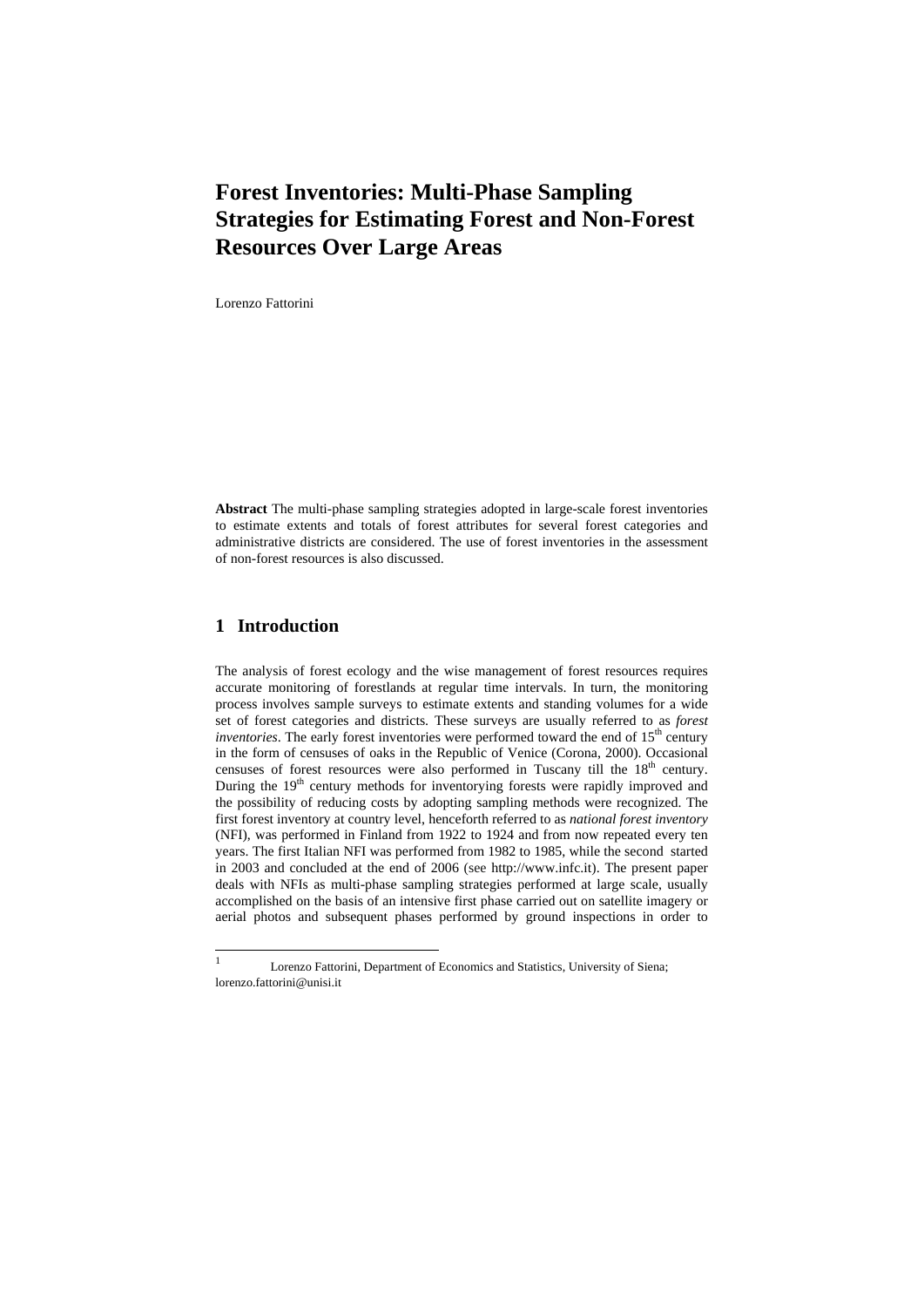### Lorenzo Fattorini

combine aerial and field data. The aerial information acquired in the first phase is also considered to investigate non forest resources, such as woodlots, tree-rows and isolated trees outside the forest. Throughout the paper HT denotes the Horvitz-Thompson estimator.

### **2 Preliminaries and notations**

Consider a delineated study area *A* partitioned into two land cover classes: forest and non forest. Denote by  $F \subset A$  the forest portion of *A* and by *U* the population of forest trees within *F*. Suppose that *F* is partitioned into *K* sub-portions  $F_1, \ldots, F_K$ corresponding to *K* forest categories (e.g oak, pine, larch, etc) or *K* spatial districts or combinations of the twos, in such a way that *U* is correspondingly partitioned into *K* sub-populations  $U_1, \ldots, U_K$  of trees within the *K* sub-portions. Generally speaking, a forest inventory is a sampling strategy to estimate the total of a forest attribute *Y* (e.g. tree volume, biomass, basal area, etc), say

$$
T_k = \sum_{j \in U_k} y_j
$$

for each  $k = 1,...,K$ , where  $y_i$  denotes the amount of *Y* corresponding to the *j*-th tree of  $U_k$ .

## **3 First phase**

Gregoire and Valentine (2008, chapter 10) provide an excellent introductory chapter on the issue of sampling discrete objects (forest trees in the present case) scattered over a region by means of plots, lines or points. The authors emphasize that these designs may be conveniently re-formulated as spatial designs for sampling the continuous populations of points constituting the study area. In this setting, the interest parameter *Tk* can be expressed as an integral over the study area and the spatial design for selecting points (from which plots, lines or points are centred) may be viewed as a twodimensional Monte Carlo integration, thus focusing on the problem of how to effectively select these points. Despite its simplicity, the completely random placement of sample points, usually referred to as the *uniform random sampling* (URS), may lead to uneven coverage of the study area, since some parts of the area may be sparsely sampled whereas others are intensively sampled. To avoid the drawback, stratified or systematic schemes can be adopted. A stratified scheme, usually referred to as the *tessellation stratified sampling* (TSS) is performed as it follows: the area *A* is covered by a region, say *R* ⊃ *A* , constituted by *N* non-overlapping regular polygons of equal size, say  $R_1, \ldots, R_N$ , and such that  $R_i \cap A \neq \emptyset$  for all  $i = 1, \ldots, N$ . Then, for each polygon *i*, a point is randomly thrown within the polygon. Alternatively, a systematic scheme, usually referred to as the *systematic grid sampling* (SGS) can be used: in this case a point is randomly selected in one polygon (e.g. the first) and then repeated in the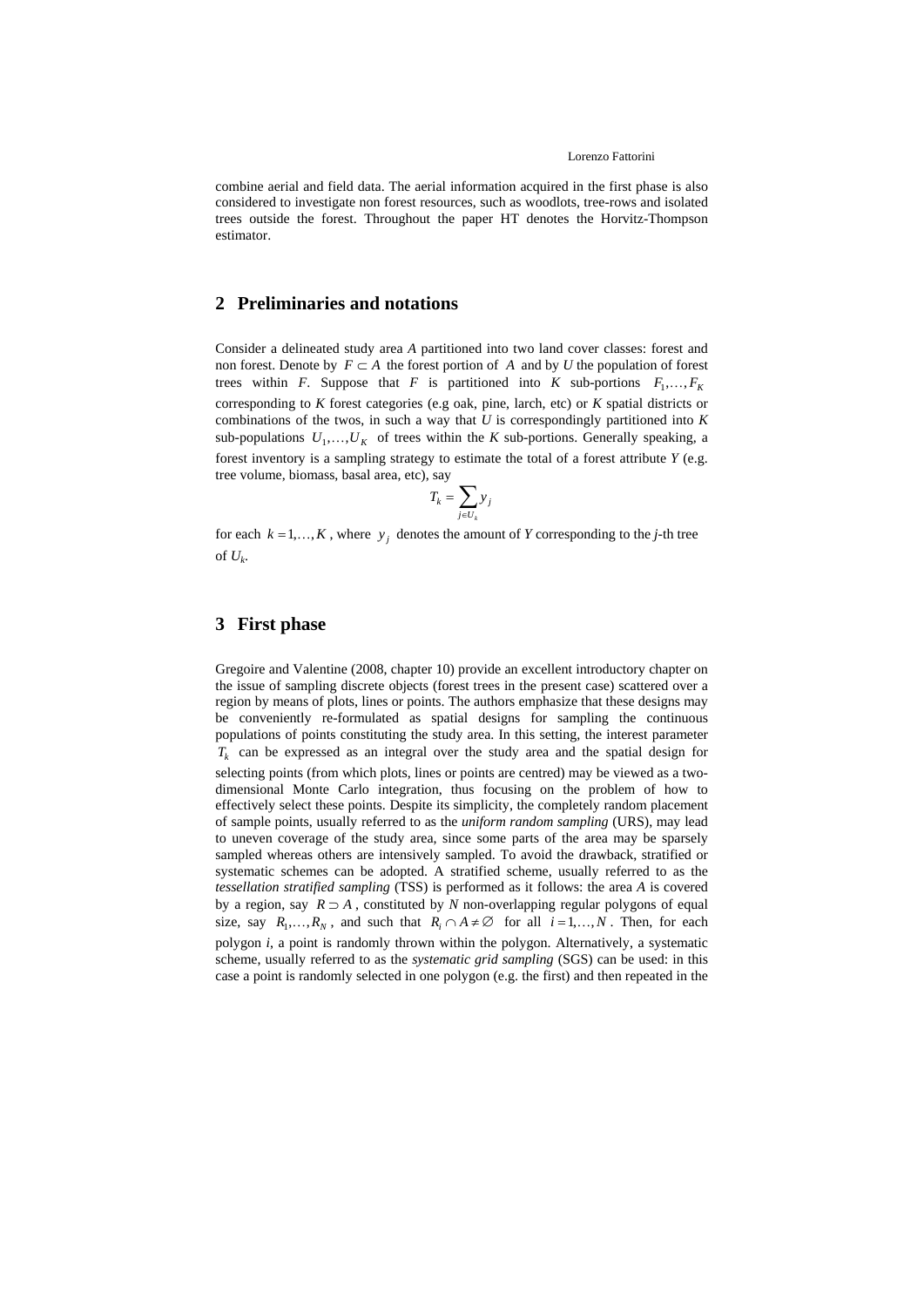remaining  $N-1$ . If each point is visited on the ground and a plot of fixed size *a* is delineated around the point, then for each polygon *i*, a sample of trees from  $U_k$ , say  $S_{ik}$ , is obtained. If the interest attribute *Y* is recorded for all the trees of  $S_{ik}$ , the HTlike estimator of  $T_k$  from plot *i* turns out to be

$$
\hat{T}_{ik} = \frac{|R|}{a} \sum_{j \in S_{ik}} y_j
$$

where  $|R|$  denotes the size of *R* and  $a/|R|$  would be the inclusion probability of any tree in *U* if the points were randomly selected onto *R* by the URS scheme. It is wellknown from Monte Carlo integration (Gregoire and Valentine, 2008, chapter 10) that the arithmetic mean of the  $\hat{T}_{ik}$  s, say

$$
\hat{\overline{T}}_{1k} = \frac{1}{N} \sum_{i=1}^{N} \hat{T}_{ik}
$$
\n(1)

constituted the first-phase unbiased estimator for  $T_k$  under URS, STS and SGS schemes. Moreover, under STS, owing to the independence of the  $\hat{T}_{ik}$  s, the variance of (1) could be conservatively estimated by

$$
V_{1k}^{2} = \frac{1}{N(N-1)} \sum_{i=1}^{N} (\hat{T}_{ik} - \hat{\overline{T}}_{1k})^{2}
$$
 (2)

in the sense that  $E_1 (V_{1k}^2) \ge V_1(\hat{T}_{1k})$  (Wolter, 1985, Theorem 2.4.1), while nothing can be said about the properties of (2) under SGS, as in this case the estimation of variance required more refined procedures (Opsomer et al, 2007; Fewster, 2011). Obviously, in this framework  $E_1$  and  $V_1$  denote expectation and variance with respect to the first phase of sampling, i.e. with respect to all the possible sets of *N* plots which can be placed onto *R* by means of TSS or SGS. For the variance estimation in the subsequent phases, (2) can be more suitably rewritten as

$$
V_{1k}^2 = \frac{1}{N^2} \sum_{i=1}^N \hat{T}_{ik}^2 - \frac{2}{N^2 (N-1)} \sum_{h>i=1}^N \hat{T}_{ih} \hat{T}_h
$$
 (3)

It is worth noting that some edge effects might be present owing to forest trees positioned near the edge of the study region, which will have inclusion probabilities smaller than the inner trees. A long list of correction methods has been proposed in order to avoid the negative bias induced by edge effects (Gregoire and Valentine, 2008, section 7.5). Fortunately, in this framework, the TSS and SGS schemes, selecting points onto the enlarged region *R*, perform like the correction method usually referred to as the *buffer method* (Gregoire and Valentine, 2008, section 7.5.1), which entails allowing the *N* points to fall outside the boundary of *A*, but within some larger region that includes *A*. For this reason, under TSS and SGS the presence of forest trees in *A* whose inclusion zone overlaps the boundary of the enlarged region *R* is likely to be negligible. Moreover, it should be noticed that in NFIs edges coincides with the country's borderlines i.e. mountains ridges, rivers, sea in which the presence of forest trees is very unlike to occur. Thus, edge effects can be ignored throughout the paper with no detrimental effect on the bias of the estimators.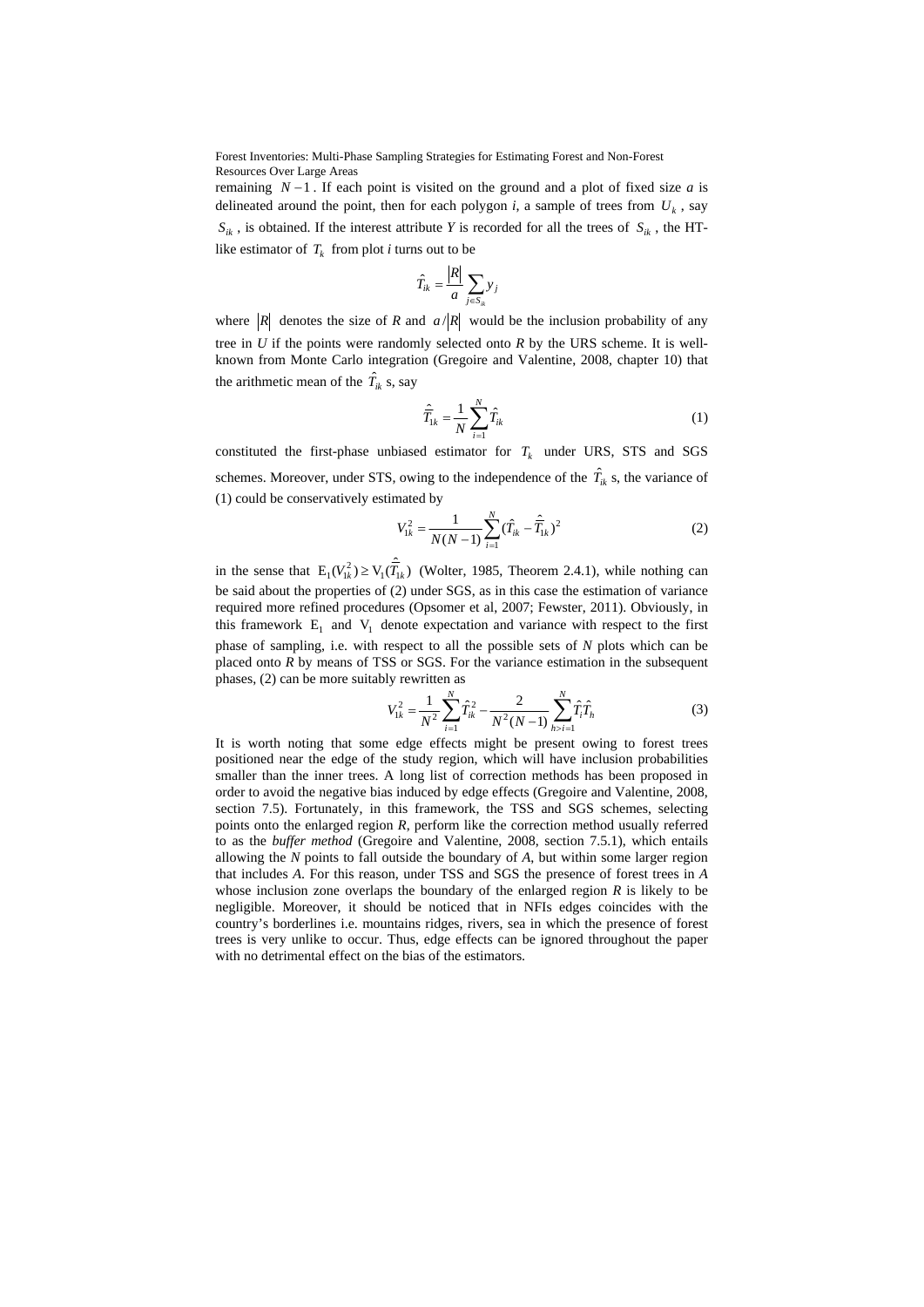As to the theoretical properties of estimators of type (1) arising from TSS and SGS schemes, under very mild conditions both schemes display  $o(N^{-1})$  variances (Barabesi, 2003; Barabesi and Marcheselli 2003; Barabesi and Franceschi, 2011) while URS provides  $O(N^{-1})$  variances. Accordingly, for large *N*, tessellation gives rise to relevant gains in precision with respect to URS. Most of the NFIs adopted the SGS scheme, while TSS has been recently applied in the last Italian NFI (Fattorini et al, 2006).

# **4 Subsequent phases**

Owing to costs and time involved, in real situations the *N* plots selected in the first phase cannot be visited, but rather only a portion of these points, selected in a second phase of sampling, is visited on the ground. Actually, the first-phase is only hypothetical and its treatment has the sole aim of constructing the estimators arising from the subsequent phases. In other words, conditional on the first phase, the set of HT-like estimates  $\hat{T}_{1k},...,\hat{T}_{Nk}$  constitutes an unknown population and its mean (1) is the object parameter to be estimated in a second phase of sampling. As to the second phase, the collection of the *N* points selected in the first phase, say *P* , is partitioned into the sub-set  $P_F$  of the points lying in the forest area *F*, and the sub-set  $P - P_F$  of the remaining points lying outside. It is worth noting that the partition can be usually performed by satellite imagery of aerial photos, without no field work. Obviously, since the plots centred at the points of  $P - P_F$  should lie completely or partially outside forest, no or very few forest trees are likely to be found in these plots. Hence, it is customary to assume  $\hat{T}_{ik} = 0$  for any  $i \in P - P_F$ , in such a way that the sampling effort can be completely devoted to  $P<sub>F</sub>$  without detrimental effects on the estimation of  $T<sub>k</sub>$ . Under the last assumption, the first-phase estimators (2) and (3) can be rewritten as

$$
\hat{\overline{T}}_{ik} = \frac{1}{N} \sum_{i \in P_F} \hat{T}_{ik} \tag{4}
$$

and

$$
V_{1k}^{2} = \frac{1}{N^{2}} \sum_{i \in P_{F}} \hat{T}_{ik}^{2} - \frac{2}{N^{2}(N-1)} \sum_{h>i \in P_{F}} \hat{T}_{ik} \hat{T}_{hk}
$$
(5)

respectively. It is apparent that, conditional on the population of forest points  $P_F$ (which is univocally determined by  $P$ ), expression (4) constitutes an unknown finite population mean which can be estimate by a second phase of sampling. Accordingly, denote by  $Q \subset P_F$  the sample of size *n* selected from  $P_F$  by means of a fixed-size scheme inducing first- and second-order inclusion probabilities  $\pi_i$  and  $\pi_{ih}$  $(h > i \in P_F)$ . Suppose also that  $\pi_{ih} > 0$  for any  $h > i \in P_F$ . If the  $\hat{T}_{ik}$  s are recorded for each  $i \in Q$ , then the double-expansion estimator (Särndal et al., 1992, chapter 9)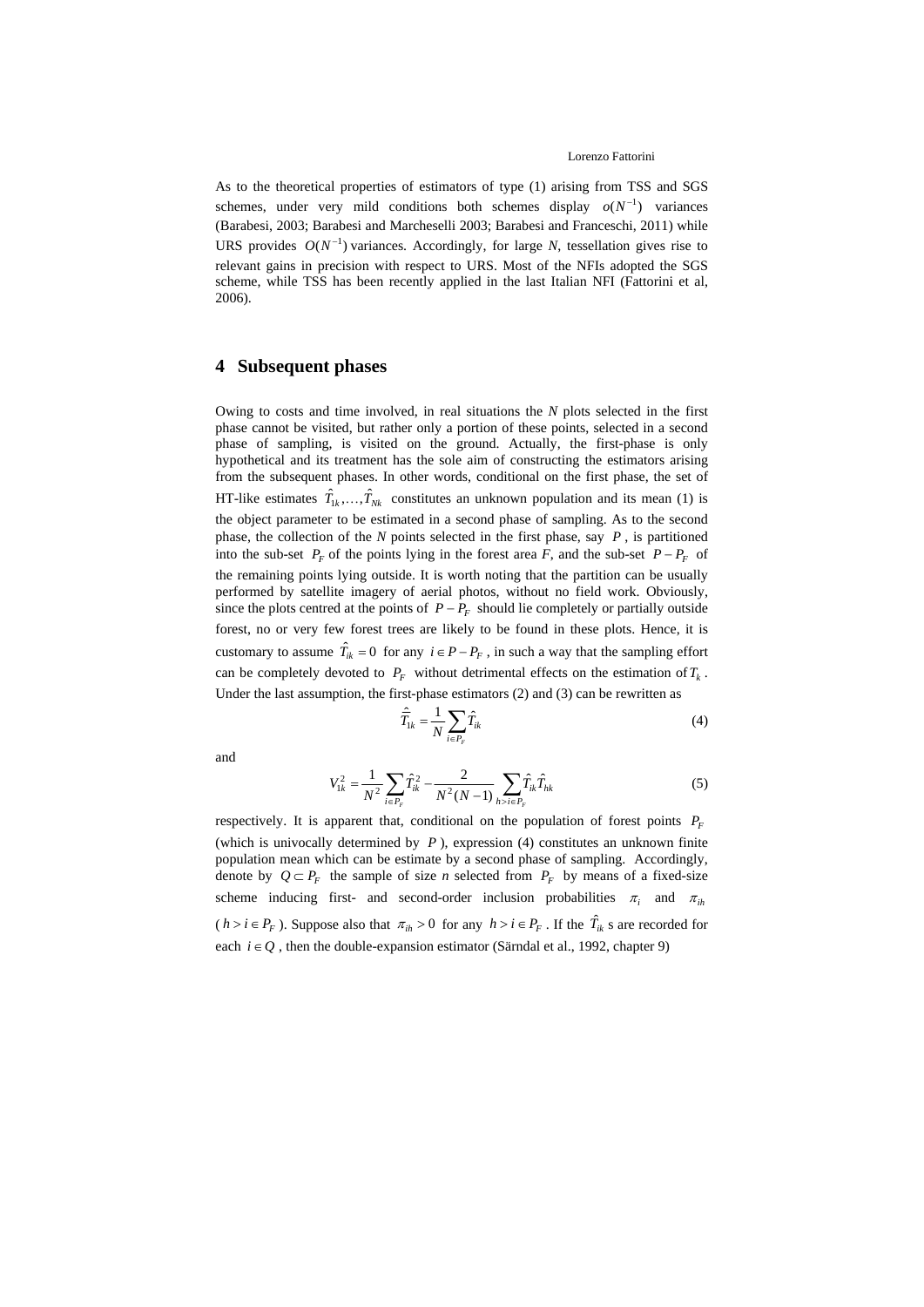$$
\hat{\overline{T}}_{2k} = \frac{1}{N} \sum_{i \in \mathcal{Q}} \frac{\hat{T}_{ik}}{\pi_i} \tag{6}
$$

turns out to be unbiased with sampling variance

$$
V_{12}(\hat{T}_{2k}) = E_1 \left\{ V_2(\hat{T}_{2k} | P) \right\} + V_1 \left\{ E_2(\hat{T}_{2k} | P) \right\}
$$

$$
= E_1 \left\{ \frac{1}{N^2} \sum_{h > i \in P_F} (\pi_i \pi_h - \pi_{ih}) \left( \frac{\hat{T}_{ik}}{\pi_i} - \frac{\hat{T}_{hk}}{\pi_h} \right)^2 \right\} + V_1(\hat{T}_{1k})
$$
(7)

where now  $E_2(\bullet | P)$  and  $V_2(\bullet | P)$  denote expectation and variance with respect to the second phase of sampling, i.e. with respect to all the possible samples *Q* which can be selected by the second-phase scheme, conditional to the set of points *P* selected in the first phase, while  $E_{12}$  and  $V_{12}$  denote expectation and variance with respect to both the sampling phases. Moreover, it can be proven that under TSS a conservative estimator for  $(7)$  is given by

$$
V_{2k}^{2} = \frac{1}{N^{2}} \left\{ \sum_{i \in Q} \frac{\hat{T}_{ik}^{2}}{\pi_{ik}^{2}} + 2 \sum_{h > i \in Q} \frac{\hat{T}_{i} \hat{T}_{h}}{\pi_{i} \pi_{h}} - 2 \frac{N}{N - 1} \sum_{h > i \in Q} \frac{\hat{T}_{i} \hat{T}_{h}}{\pi_{ih}} \right\}
$$
(8)

in the sense that  $E_{12}(V_{2k}^2) \ge V_{12}(\hat{T}_{2k})$ , while estimation is more complex under SGS (Opsomer et al, 2007). Most of NFIs involve only two phase of sampling as opposite to the recent Italian NFI in which three phases are adopted. Actually, in the Italian case, the second-phase points are visited only to record the forest category in order to estimates the extents of these categories. Indeed, it can be readily proven that the twophase estimator for the extent of  $F_k$  and its variance estimator are obtained from (6)

and (8) respectively, when  $\hat{T}_{ik} = 1$  if the *i*-th points falls in  $F_k$  and 0 otherwise. Total of forest attributes are instead estimated from a third-phase sample of points selected from the second-phase sample *Q*. The expressions of the third-phase estimators are obviously more cumbersome and are not reported for brevity. Details on third-phase estimators are given by Fattorini et al (2006).

# **5 Estimation of non-forest resources**

During the FAO Expert Consultation on Global Forest Resources Assessment 2000 (Kotka - Finland 1996), the importance of trees outside forests (TOF) and the need for complete and detailed information about these stands were underlined for the first time. NFIs are currently requested to broaden their scopes to include the assessment of TOF attributes. (Kleinn, 2000, 2002). TOF include small woodlots, three rows, urban forests and isolated trees and play a basic role in biodiversity conservation and carbon sequestration. The main objective of TOF inventories is the estimation of totals and/or averages of some physical attribute of the units (e.g. size and length). Probably, an efficient solution would require the use of *ad hoc* sampling schemes for each of the target parameters. However, in order to save time and resources, it may be appealing to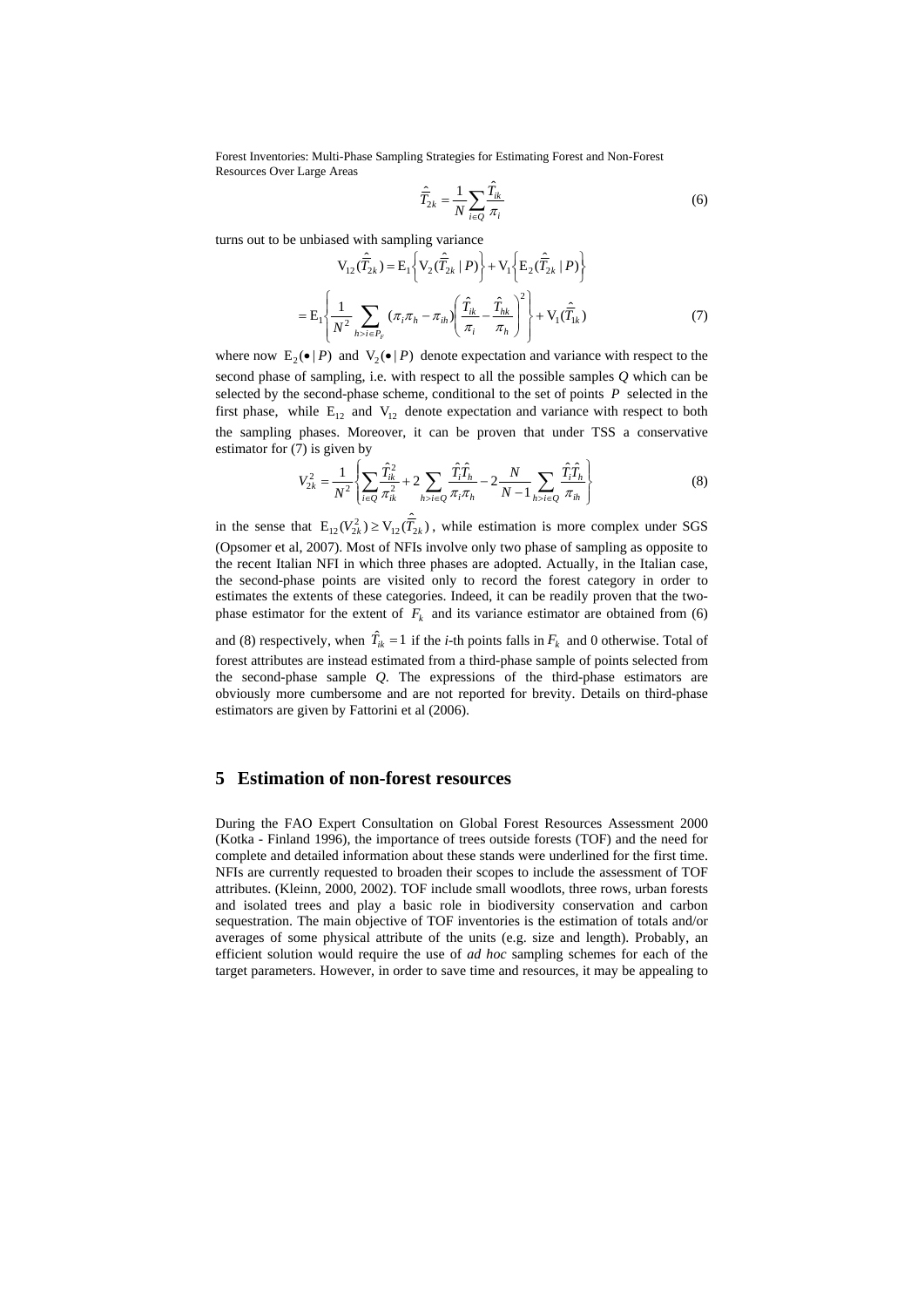#### Lorenzo Fattorini

perform the estimation in the first-phase of NFIs, as most physical attributes can be recorded from the aerial information collected during the inventories without any field work. Let *W* be the population of *M* woodlots, or trees rows or urban forests in the study area, say  $w_1, \ldots, w_M$  and denote by  $y_j$  the value of a physical attribute of woodlot *j* which can be recorded from aerial imagery. Suppose that the population total

$$
T_W = \sum_{j \in \mathsf{W}} y_j
$$

and/or the population mean  $\overline{Y}_W = T_W/M$  are the parameters to be estimated. To this purpose, denote by *G* the set of distinct woodlots, tree rows or urban forests which contain at least one of the *N* first-phase points and let *m* be the (random) size of *G*. As proven by Baffetta et al (2011b, Appendix 2), under TSS the quantity

$$
\hat{T}_{\text{IW}} = \frac{\left| R \right|}{N} \sum_{j \in G} \frac{y_j}{|w_j|} \tag{9}
$$

can be viewed as an approximation of both the HT and Hansen-Hurvitz estimators of  $T_w$  and as such it turns out to be approximately unbiased. It is worth noting that (9) avoids the troublesome quantification of the portion of the selected units lying in adjacent quadrats, as would be requested by the genuine HT estimator. Moreover,

$$
V_{1W}^{2} = \frac{1}{N(N-1)} \left\{ \left\{ R \right\} \sum_{j \in G} \left( \frac{y_{j}}{|w_{j}|} \right)^{2} - N \hat{T}_{1W}^{2} \right\}
$$

is proven to be a conservative estimator for the variance of  $\hat{T}_{1W}$ , while  $\hat{T}_{1W} \pm 1.96 V_{1W}$ provides an approximately conservative confidence interval with nominal coverage of 95%. For  $y_i$  invariably equal to 1,  $T_w$  coincides with the population abundance *M* and (9) provides an abundance estimator, say  $\hat{M}_1$ . Thus a very natural estimator of  $\overline{Y}_W = T_W/M$  is given by the ratio  $\hat{T}_{IW} = \hat{T}_{IW}/\hat{M}_1$ , which is approximately unbiased with variance estimator

$$
V_{1\overline{Y}}^{2} = \frac{\left/R\right)^{2}}{\hat{M}_{1}^{2}N(N-1)}\sum_{j\in G}\left(\frac{y_{j} - \hat{\overline{Y}}_{1W}}{\left|w_{j}\right|}\right)^{2}
$$

The validity of these estimators are empirically checked by a simulation study (Baffetta et al, 2011b) and applied to estimate the average size and the abundance of urban forests from the sample of 430 forests selected throughout Italy in the first phase of the last Italian NFI (Corona et al, 2012). Finally, as to isolated trees, their abundance can be estimated from the aerial information acquired during NFIs, even if a further aerial sampling phase is necessary in this case. Baffetta et al (2011a) propose the use of a second-phase in which the *N* first-phase points are partitioned into strata by using aerial imagery. Usually the strata coincide with land cover classes easily identifiable from the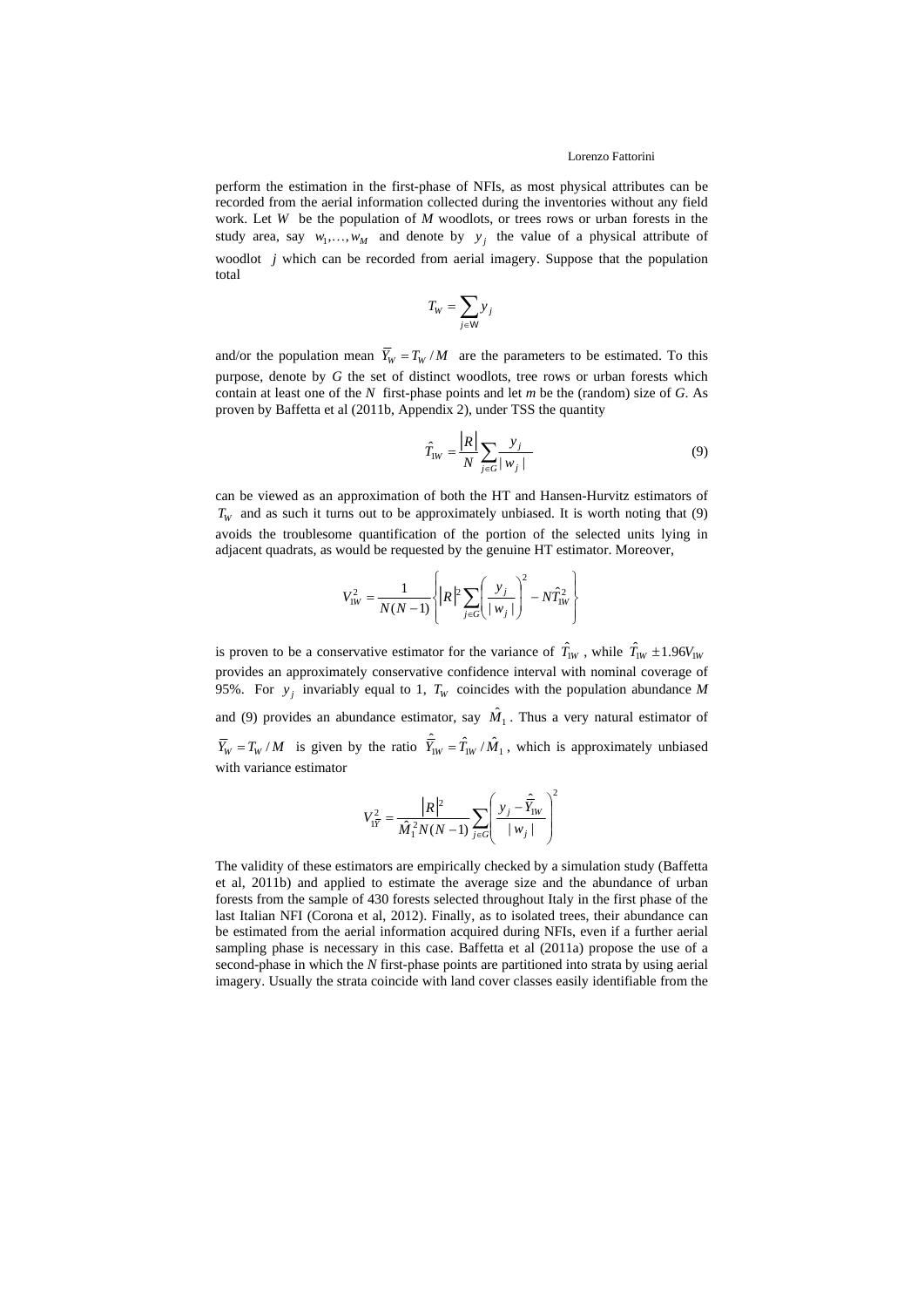imagery. Then a second-phase sample of points is selected from each strata by simple random sampling without replacement, a circle of fixed size is centred in the secondphase points and the number of isolated trees within is counted once again from the aerial imagery. As the presence of isolated trees is more likely in agricultural land (cropland and grassland), the agricultural strata should be more intensively sampled. Moreover, as isolated trees are rare and widely scattered over territories, a suitable choice should be circles of about 100-200 *m* radius which are much larger than those usually adopted when surveying within forests (10-20 *m* radius). Accordingly, if *W* now denotes the population of *M* isolated trees over the study area, if  $P_1, \ldots, P_L$  denote the *L* strata in which the population *P* of the *N* first-phase points is partitioned,  $N_1, \ldots, N_L$  denote the stratum sizes,  $Q_1, \ldots, Q_L$  denote the samples of points selected from each stratum and  $n_1, \ldots, n_L$  the sample sizes, the two-phase aerial estimator of *M* turns out to be (Baffetta et al, 2011a)

$$
\hat{M}_2 = \frac{|R|}{b} \sum_{l=1}^{L} p_l \overline{m}_l
$$
\n(10)

where *b* is the size of circles,  $p_l = N_l / N$ ,  $m_i$  denotes the number of isolated trees aerially counted within the plot *i* and  $\overline{m}_l$  is the average of the  $m_i$  s for  $i \in Q_l$ . Estimator (10) is unbiased with variance which can be unbiasedly estimated by

$$
V_{1M}^{2} = \frac{|R|^{2}}{b^{2}(N-1)} \left\{ \sum_{l=1}^{L} p_{l}(N_{l}-1) \frac{s_{l}^{2}}{n_{l}} + \sum_{l=1}^{L} p_{l}(\overline{m}_{l} - \hat{M}_{2})^{2} \right\}
$$

where  $s_i^2$  is the sample variance of the  $m_i$  s for  $i \in S_i$ . Obviously, if totals or averages of some biophysical attributes such as tree volume and biomass are of interest, subsequent sampling phases must be performed on the field. Corona and Fattorini (2006) propose the use of cluster sampling to survey tree rows, while Corona et al (2011) propose the use of sector sampling to survey woodlots. A third stratified sampling phase is suggested by Baffetta et al (2011a) for field surveys of isolated trees.

### **6 Conclusions**

As already pointed out, NFIs usually require estimates of population totals and related quantities for various regions defined by political subdivisions, for types of forest as well as for other domains such as ownership categories and silvicultural types and for combinations of them. Practically speaking, thousands of estimates are produced as the output of a NFI. In this framework, statisticians have neither time nor resources to select *ad hoc* estimators for each survey variable and the only practical way is to adopt pure design-based approaches in which sample weights are the inverse of the inclusion probabilities determined by the sampling design. However, as pointed out by Opsomer et al (2007), there is an increasing availability of various inexpensive auxiliary data derived from remote sensing sources which represent a great opportunity to improve the accuracy of estimates. Remote sensing auxiliary information has been (partially) used at design level in the last Italian NFI to stratify the first phase points in accordance with land cover classes (Fattorini et al, 2006). Alternatively, Opsomer et al (2007)